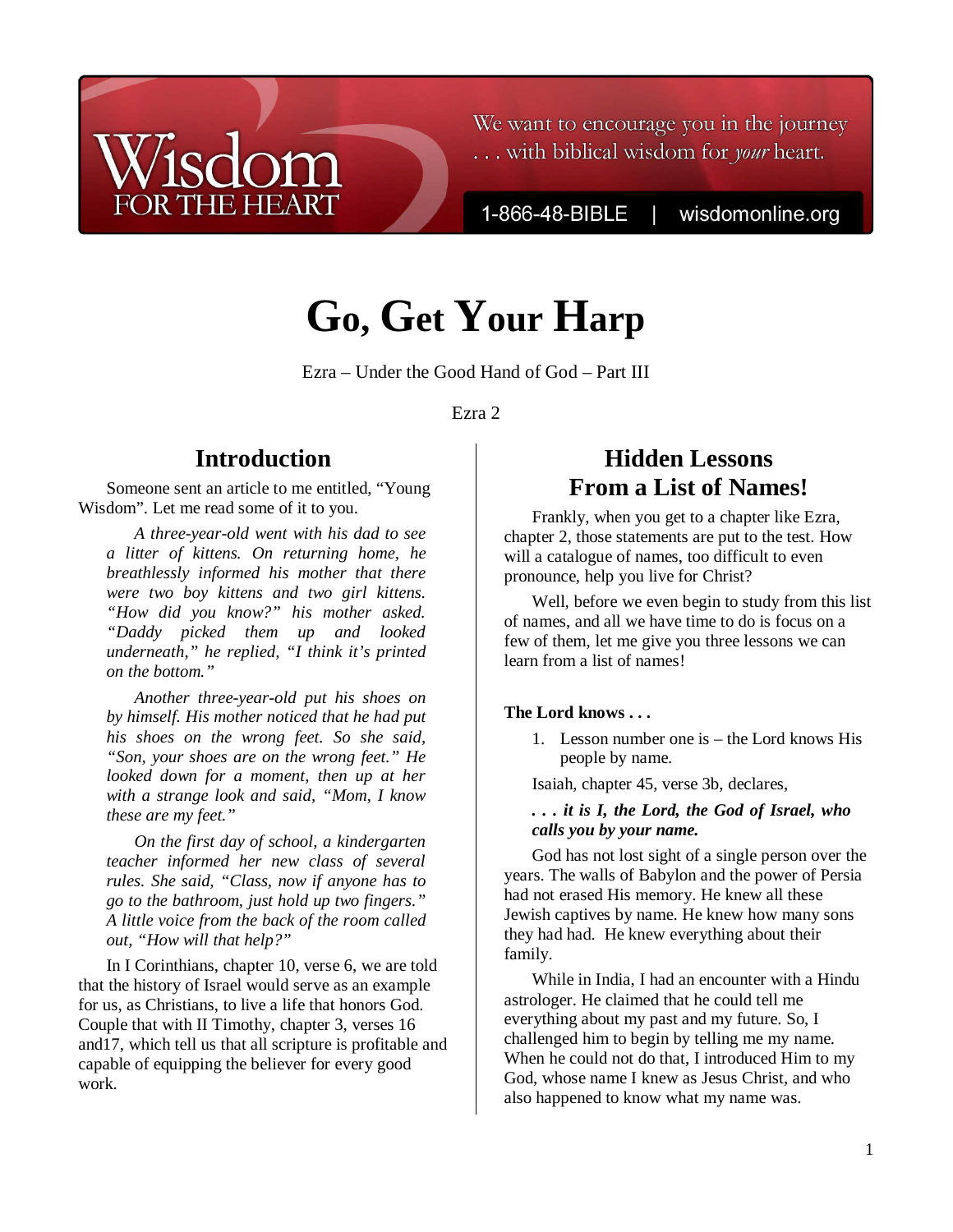How do I know? Because, according to Revelation, chapter 20, verse 12, those who have placed their faith in Christ as Savior have had their names written in the book of life.

#### **The Lord uses . . .**

2. Lesson number two is – the Lord uses ordinary people for His glory.

The common people are the rank and file of this returning party. It is the ordinary person who will rebuild the temple and later the city of Jerusalem. These are people who are without any show-stopping ability, but they are people with life-altering availability.

Even today, the church of Jesus Christ is advanced by the tiny pushes of ordinary people, common people, who, by faith in God, do uncommon things for God. As it says in I Corinthians, chapter 1, verses 26 and 27,

#### *. . . not many mighty, not many noble; but God has chosen the foolish things of the world to shame the wise . . .*

Nearly 50,000 ordinary people set out on a journey of faith that would take them through dangerous territory for four months. It would take them back to their desolate homeland to rebuild their temple and their capital city that had become an overgrown mound of rubbish.

"How are you going to do that?"

"We don't know how, but we know Who."

Oh, if we could have that faith, we could dare to, like William Carey once wrote,

*Expect great things from God and attempt great things for God.* 

#### **The Lord keeps . . .**

3. Lesson number three is – the Lord keeps His promises to His people.

The key word in Ezra, chapter 2 is found in verse 1. Let us read the entire verse.

*Now these are the people of the province who came up out of the captivity of the exiles whom Nebuchadnezzar the king of Babylon had carried away to Babylon, and returned to Jerusalem and Judah, each to his city.*

The distinctive word is "returned," these are they who returned. The last verse of this chapter, verse 70, summarizes that return.

#### *Now the priests and the Levites, some of the people, the singers, the gatekeepers, and the temple servants lived in their cities, and all Israel in their cities.*

God promised they would return after being captured by Babylon. I can guarantee that many a night went by as the Jewish people wondered, "How will God ever bring us back?"

The word "return" was stricken from their vocabulary. This was so to the point that Jeremiah encouraged the exiles with the classic passage, in chapter 29, verses 10 through 11,

*For thus says the Lord, "When seventy years have been completed for Babylon, I will visit you and fulfill My good word to you, to bring you back to this place. For I know the plans that I have for you," declares the Lord, "plans for welfare and not for calamity to give you a future and a hope."*

This passage was written for your encouragement and instruction, as God has a plan for you as well. When you are in the midst of darkness, fear, and wondering, God has not abandoned you. He has promised, in Hebrews, chapter 13, verse 5b,

#### *. . . I will never desert you, nor will I ever forsake you*

And when God says His people will return, they will return!

So, in Ezra, chapter 2, you discover more than a list of names – you discover a declaration of the faithfulness of God!

## **Honorable Mention In a Quest of Faith!**

Now, let us take a closer look at some of these names. We could easily reference them by categories, since that is how Ezra chose to list them.

#### **Leaders Ezra 2:2**

1. The first category is the names of the leaders.

Heading the list, in verse 2, is the man named Zerubbabel. In chapter 1, verse 8, he is called Sheshbazzar. In chapter 2, he is called Tirshatha. You are left wondering if his mother just could not get it right. She had that book with five hundred baby names and there were just too many good choices.

Okay, not really. Sheshbazzar was a Babylonian or Akkadian name. Tirshatha was a Persian title, meaning governor. His personal name was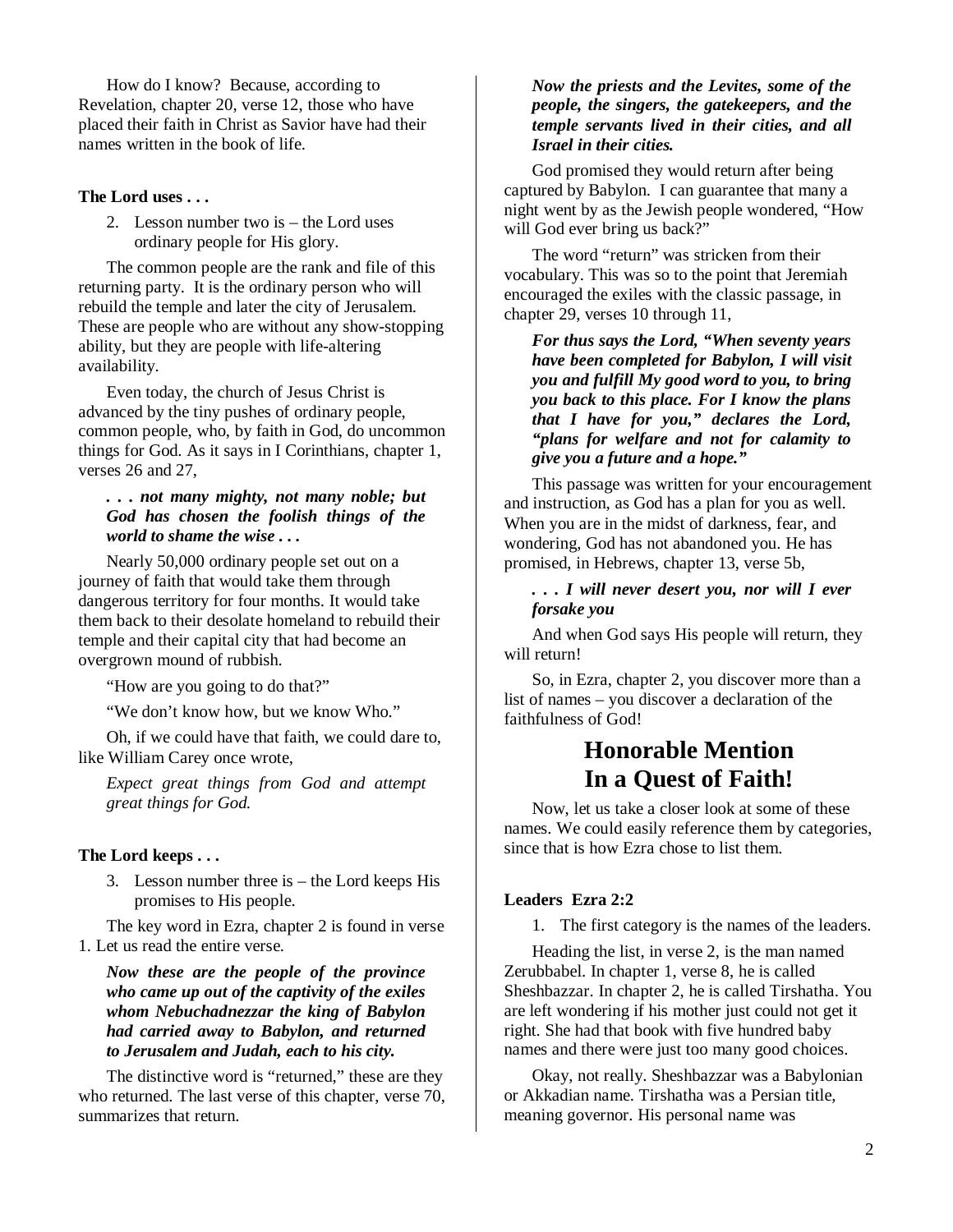Zerubbabel and that is the one his parents chose for him. It meant "descended of Babylon." That informs us that he was actually a child of the Exile, born in the Babylonian kingdom.

More importantly, he was the grandson of Jeconiah, one of the last kings of Judah before Babylon swept them away. In fact, if we had time, you could turn to Matthew, chapter 1, verses 12 and 13, and discover, tucked inside Jesus Christ's own genealogy, the name, Zerubbabel. He was the royal descendant of King David, the forefather of our Lord's humanity. Had there been a throne in Jerusalem, Zerubbabel would have been the rightful heir. But there was no throne in Jerusalem. In fact, Jerusalem was nothing more than a fifty year old pile of rubble.

Zerubbabel, the rightful king, however, will be the fearless, faithful leader whose greatest passion is not his throne, but the temple of God. It will be Zerubbabel who will supervise the reconstruction of the temple.

Think of it, what better man to lead the people out of Babylon and back to Jerusalem than a descendant of King David and a forefather, as it were, of God the Son. The Son to whom God the Father has promised an everlasting kingdom and a place on David's throne.

#### **Lay people (according to clan/ancestry) Ezra 2:3- 20**

2. The second category is a list of lay people according to their clan or ancestry in chapter 2, verses 3 through 20.

*the sons of Parosh, 2,172; the sons of Shephatiah, 372; the sons of Arah, 775; the sons of Pahath-moab of the sons of Jeshua and Joab, 2,812; the sons of Elam, 1,254; the sons of Zattu, 945; the sons of Zaccai, 760; the sons of Bani, 642; the sons of Bebai, 623; the sons of Azgad, 1,222; the sons of Adonikam, 666; the sons of Bigvai, 2,056; the sons of Adin, 454; the sons of Ater of Hezekiah, 98; the sons of Bezai, 323; the sons of Jorah, 112; the sons of Hashum, 223; the sons of Gibbar, 95;* 

#### **Lay people (according to hometown) Ezra 2:21-35**

3. The third category is a grouping of lay people, listed according to their hometown, in verses 21 to 35.

*the men of Bethlehem, 123; the men of Netophah, 56; the men of Anathoth, 128; the sons of Azmaveth, 42; the sons of Kiriatharim, Chephirah, and Beeroth, 743; the sons of Ramahand Geba, 621; the men of Michmas, 122; the men of Bethel and Ai, 223; the sons of Nebo, 52; the sons of Magbish, 156; the sons of the other Elam, 1,254; the sons of Harim, 320; the sons of Lod, Hadid, and Ono, 725; the men of Jericho, 345; the sons of Senaah, 3,630.* 

We are not told anything about them, but they were the carpenters, the sheepherders, the farmers, the stone cutters. They were the ordinary people who were inspired by God to attempt the extraordinary challenge of faith.

#### **Priests (according to clan/ancestry) Ezra 2:36-39**

4. The next category is a list of priests, in verses 36 through 39, who are listed according to their ancestry as well.

## *The priests: the sons of Jedaiah of the house of Jeshua, 973; the sons of Immer, 1,052; the sons of Pashhur, 1,247; the sons of Harim, 1,017.*

It was critically important that these men trace their lineage back to the right people. Remember, the priesthood was hereditary – they must be descendants of Aaron. If they could not prove their ancestry, they could be imposters and threaten the sacred work of ministering before the Lord.

It may sound harsh to disqualify men who were not related to Aaron, as we will see happened in chapter 2, but, even today, in a slightly analogous way, ministers also must have certain qualifications.

Apart from the qualifications of character, think of the civil act of presiding over weddings. Can you imagine going to a pastor and asking him to marry you and your bride and he says, "Sure, I'll marry you two. But, listen, I haven't been able to find my ordination papers. I misplaced them several years ago, so I can't prove that I am a licensed minister. But I really am. Trust me. There shouldn't be a problem at all. Okay?"

Yea, right! You would tell that guy, "Thanks, but no thanks."

You cannot afford for this thing not to be legal, right? In fact, you cannot afford to go through it twice – you do not have the energy or the money. The first time has to stick.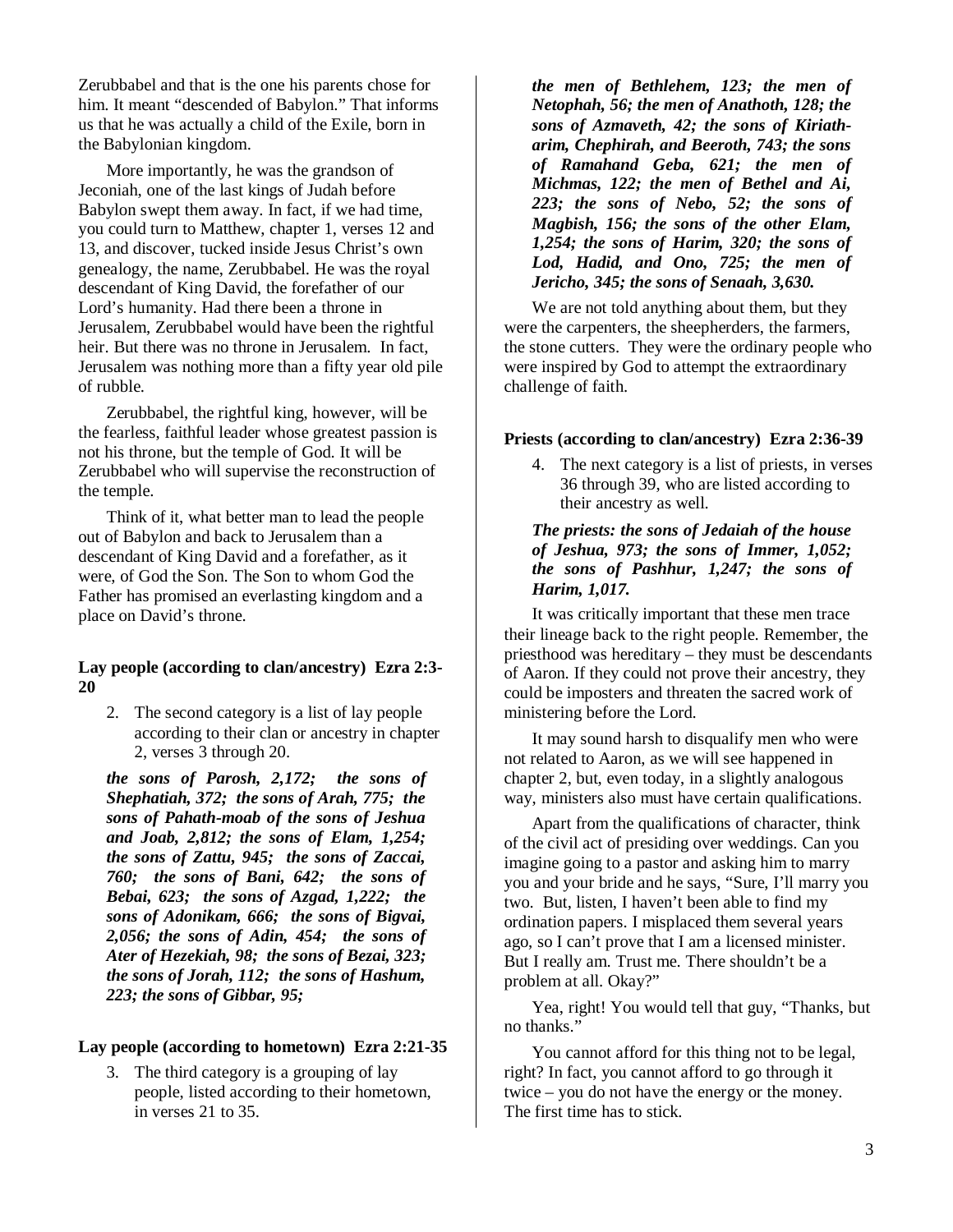I was sitting around a table with some former pastors, recently, sharing stories of strange things that had happened in the ministry. One of the pastors told about a wedding he had performed where at least five people had fainted. Something was wrong with the heater, in this small church, and people were just toppling. Even the trumpet player stood to play and just keeled over. Unfortunately, the bride succumbed and fainted. She and her groom spent the entire ceremony at the kneeling bench with a damp cloth.

When the wedding ceremony was finally over, the couple left in their car, headed for their honeymoon spot, when both of them realized they did not remember a thing about their wedding. They could not even remember saying their vows. They became so concerned that they headed back to the home of a relative who had videotaped the ceremony. They popped in the tape and listened to themselves repeat their vows.

There are some things about which you want to be absolutely sure!

#### **Levites (according to clan/ancestry) Ezra 2:40**

5. Not only the priests, but the fifth category is the Levites, who served in the temple, and had to have the right lineage as well. Their family connection is given in verse 40.

*The Levites: the sons of Jeshua and Kadmiel, of the sons of Hodaviah, 74.* 

#### **Singers (according to clan/ancestry) Ezra 2:41**

6. Then, in verse 41, you have the sixth category of singers. There was a one hundred twenty-eight voice choir that had descended from the great musician Asaph.

#### *The singers: the sons of Asaph, 128.*

Asaph was a great musician who, by the way, had a humble beginning. His first appointment was to sound the bronze cymbals during the ceremony when the Ark of God was brought to the new tabernacle, as it tells us in I Chronicles, chapter 15, verses 16 to 19. Then, in chapter 16, verses 4 and 5, David appointed Asaph to serve by giving constant praise and thanks to the Lord God of Israel. Later, in that same chapter, verses 7 through 37, you discover him leading Israel in a special song of praise.

Finally, you find Asaph's name appearing in an inspired collection of hymns, in Psalms 50 and 73 through 83, as the author and composer. You also discover he had established a guild; that is,

professional musicians whose task and joy it was to create and perform music to the glory of God.

#### **Gatekeepers (according to clan/ancestry) Ezra 2:42**

7. Notice next, in verse 42, the seventh category is the gatekeepers.

#### *The sons of the gatekeepers: the sons of Shallum, the sons of Ater, the sons of Talmon, the sons of Akkub, the sons of Hatita, the sons of Shobai, in all 139.*

Gatekeepers were the original "bouncers". They rejected or admitted visitors to the temple. They were also responsible for supervising the offerings and guarding the storehouses. In David's zenith, there were four thousand of them. They had to be men of character who could not be bought or bribed.

#### **Servants (according to clan/ancestry) Ezra 43-58**

8. Then, in verses 43 through 58, the eighth category is the servants, listed according to their clan.

*The temple servants: the sons of Ziha, the sons of Hasupha, the sons of Tabbaoth, the sons of Keros, the sons of Siaha, the sons of Padon, the sons of Lebanah, the sons of Hagabah, the sons of Akkub, the sons ofHagab, the sons of Shalmai, the sons of Hanan, the sons of Giddel, the sons of Gahar, the sons of Reaiah, the sons of Rezin, the sons of Nekoda, the sons of Gazzam, the sons of Uzza, the sons of Paseah, the sons of Besai, the sons of Asnah, the sons of Meunim, the sons of Nephisim, the sons of Bakbuk, the sons of Hakupha, the sons of Harhur, the sons of Bazluth, the sons of Mehida, the sons of Harsha, the sons of Barkos, the sons of Sisera, the sons of Temah, the sons of Neziah,the sons of Hatipha. The sons of Solomon's servants: the sons of Sotai, the sons of Hassophereth, the sons of Peruda, the sons of Jaalah, the sons of Darkon, the sons of Giddel, the sons of Shephatiah, the sons of Hattil, the sons of Pochereth-hazzebaim, the sons of Ami. All the temple servants, and the sons of Solomon's servants, were 392.*

Think of them in this way – these names represented skill and tradition that had been handed down for more than fifty years. Can you imagine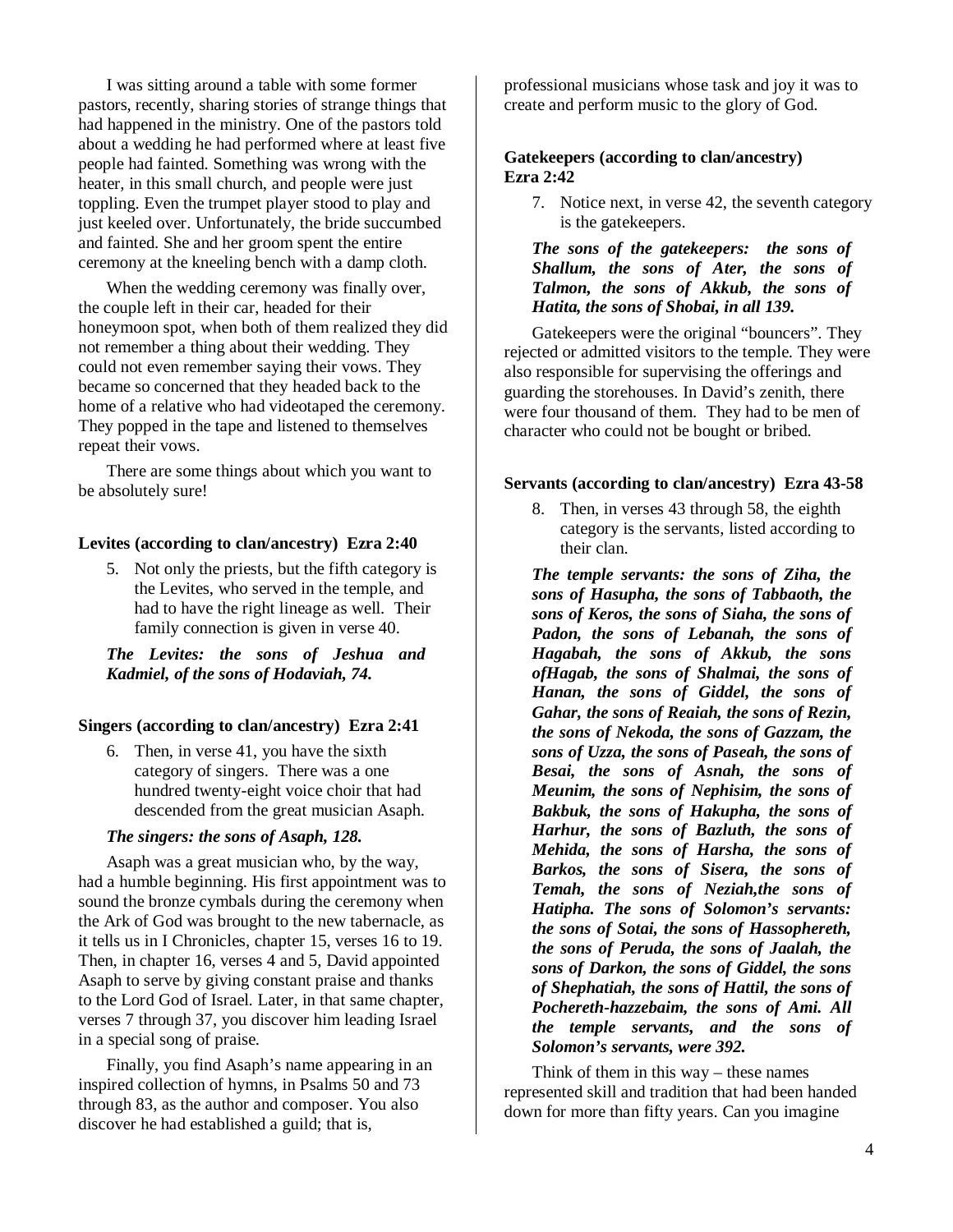trying to find a record player repairman thirty years from now?

Hidden in this list is the principle that God not only preserved His people, He preserved the purposes He had for His people! So when the time came, these people knew what to do.

#### **Foreigners (non-Jewish participants) Ezra 2:59-63**

9. Finally, in verses 59 to 63, we are given the category of names of foreigners who were unable to identify their Jewish ancestry, as well as priests unable to trace their lineage back to Aaron.

*Now these are those who came up from Telmelah, Tel-harsha, Cherub, Addan, and Immer, but they were not able to give evidence of their fathers' households, and their descendants, whether they were of Israel: the sons of Delaiah, the sons of Tobiah, the sons of Nekoda, 652.* 

*And of the sons of the priests: the sons of Habaiah, the sons of Hakkoz, the sons of Barzillai, who took a wife from the daughters of Barzillai the Gileadite, and he was called by their name. These searched among their ancestral registration, but they could not be located; therefore they were considered unclean and excluded from the priesthood. And the governor said to them that they should not eat from the most holy things until a priest stood up with Urim and Thummim.* 

They were excluded from the priesthood, but they were not excluded from the promise.

In fact, a precious verse appears in Ezra, chapter 6, verse 21, that tells us that while they could not be priests, while they could not prove their Jewish paternity, they could enjoy the Passover. They could be a part of the company of believers who had placed their faith in the blood of the Lamb, which, years earlier, had been placed upon the door posts to rescue them from the death angel.

So today, no matter what race or lineage you are from and no matter what your past, if you have placed your faith in the slain Lamb of God as your personal Savior from sin, you also can sing the song of the redeemed.

# *Helpful Insights For Interested Harpists!*

Here are two helpful closing insights for those who are interested in joining the guild of Asaph; in joining the ranks of those committed to singing praise to God.

## **It takes the commitment of . . .**

1. The first insight – it takes the commitment of faith to create music in the soul.

One of the marks of the redeemed, in this church age, is the mark of singing, of music. The church is told, in Ephesians, chapter 5, verse 19, and also in Colossians, chapter 3, verse 16, to sing songs with our lips and make melody with our hearts to the Lord.

I especially loved the mention of the gatekeepers and the singers because of their obvious faith. Sure, it was the same faith as all the other groups, but when I read of these groups, one thing just jumped off the page. These were the gatekeepers . . . and there were no gates to keep. These were the singers . . . and there was nothing to sing about. If God did not fulfill His word, they would have nothing to sing about in their future.

One author put it this way,

*Faith is resting in the fact that God has a purpose in leaving me on planet earth, even when I feel useless to Him and a burden to others.* 

It seemed useless to be a singer or a gatekeeper in those days. Man, get a life! Nobody understood them or why they kept their family tradition alive.

But God had a plan, and their faith in Him, eventually, made that plan a reality.

## **It takes the quality of . . .**

2. The second insight – it takes the quality of obedience to compose music in the heart.

You can almost hear the melody and feel the excitement among these who have been obedient to return. They have listened to Jeremiah and Haggai and Zechariah. They are headed to the land of God's promise.

And, make no mistake, their captivity in Babylon had not been a time for singing. There were no fresh creations of song. How do I know? Turn to Psalm 137 and see for yourself.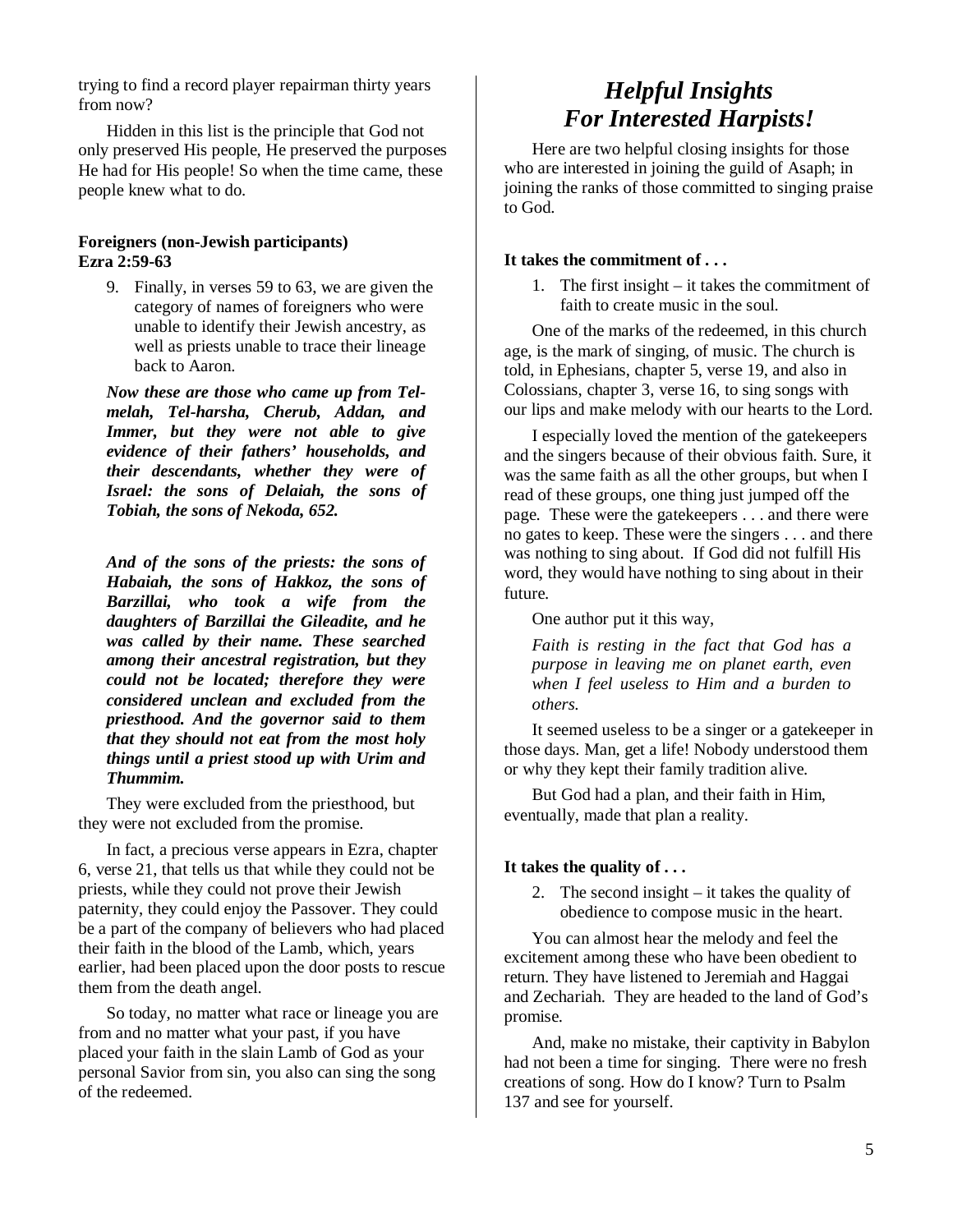*By the rivers of Babylon, there we sat down and wept, when we remembered Zion. Upon the willows in the midst of it we hung our harps. For there our captors demanded of us songs, and our tormentors mirth, saying, "Sing us one of the songs of Zion." How can we sing the Lord's song in a foreign land? If I forget you, O Jerusalem, may my right hand forget her skill. May my tongue cleave to the roof of my mouth, if I do not remember you, if I do not exalt Jerusalem above my chief joy.* 

In other words, "In Babylon, we didn't sing, we sobbed with grief. We had disobeyed our Lord. We had ignored His word. We hung up our harps. There was no singing, no music."

But now that the Jews were heading home, they had a song to sing once again. It was time to gather the sons of Asaph. It was time to go get their harps and tune them up for the songs of Zion.

By the way, just read the last few chapters of Revelation and you discover the singing of songs to the Lamb. You read of the four hallelujahs that will be chanted and sung. You read about the final collapse of Babylon, that name which came to represent all that opposed the covenant of God with His people. And, you find, in that victorious creation of God's new kingdom of heaven and earth, that there is incredible singing; there is unbelievable music!

When we sing together, we are merely tuning up for the concert of our lives. If you are a member of the redeemed, you had better start learning how to sing now. How? By the same two things that allowed them to begin their songs again: a decision of faith and an act of obedience. Faith and obedience, even when He asks you to attempt something or experience something that requires the greatest resolves of trust.

You had better do like the Israelites, who were leaving Babylon, and go back down to the willow tree by the riverside, find your harp, and tune it up.

Music is the result of faith and obedience. It struck me that now, in Babylon, even the potential of music was severely dampened. Why? Because the sons of Asaph had left. The musicians were gone. The singers had obeyed God's call and returned home.

A little over two hundred years ago, a woman was riding in a stagecoach. Sitting across from her was an older gentleman. At some point in the ride,

she began to hum a favorite hymn of hers. Suddenly, she noticed that this man had begun to quietly weep. She stopped and asked him if there was something she had done. Why was he so sad?

He said, "Ma'am, my name is Robert Robinson. That hymn you were humming was written by me, and the words have haunted me. For, you see, because of my disobedience to the Lord, I haven't been able to sing that hymn for a long time."

The Lord used their conversation, on that chance journey, to bring Robert Robinson back into fellowship with the Father and make him able to sing again.

The name of the hymn is, "Come, Thou Fount of Every Blessing."

*Come, thou Fount of every blessing, Tune my heart to sing thy grace; Streams of mercy, never ceasing, Call for songs of loudest praise. Teach me some melodious sonnet, Sung by flaming tongues above; Praise the mount! I'm fixed upon it, Mount of thy redeeming love.* 

*O to grace how a great a debtor Daily I'm constrained to be! Let Thy goodness, like a fetter, Bind my wandering heart to Thee; Prone to wander, Lord, I feel it, Prone to leave the God I love; Here's my heart, O take and seal it, Seal it for thy courts above.* 

Those are such transparent words. We are prone to wander, are we not?! We struggle with things like faith and obedience, do we not?

Because we do sin, wander away, and lose our song at times, may I remind you of that coming day when disobedience will no longer be possible, when we will sing in the choir of the redeemed in that new heaven and earth. Confirmed in holiness, we will sing like never before. God intends for you and me to be making music for a very long time.

So, do not wait until then. Go, get your harp, and tune it to a decision of faith, some act of obedience . . . and begin to sing songs of loudest praise.